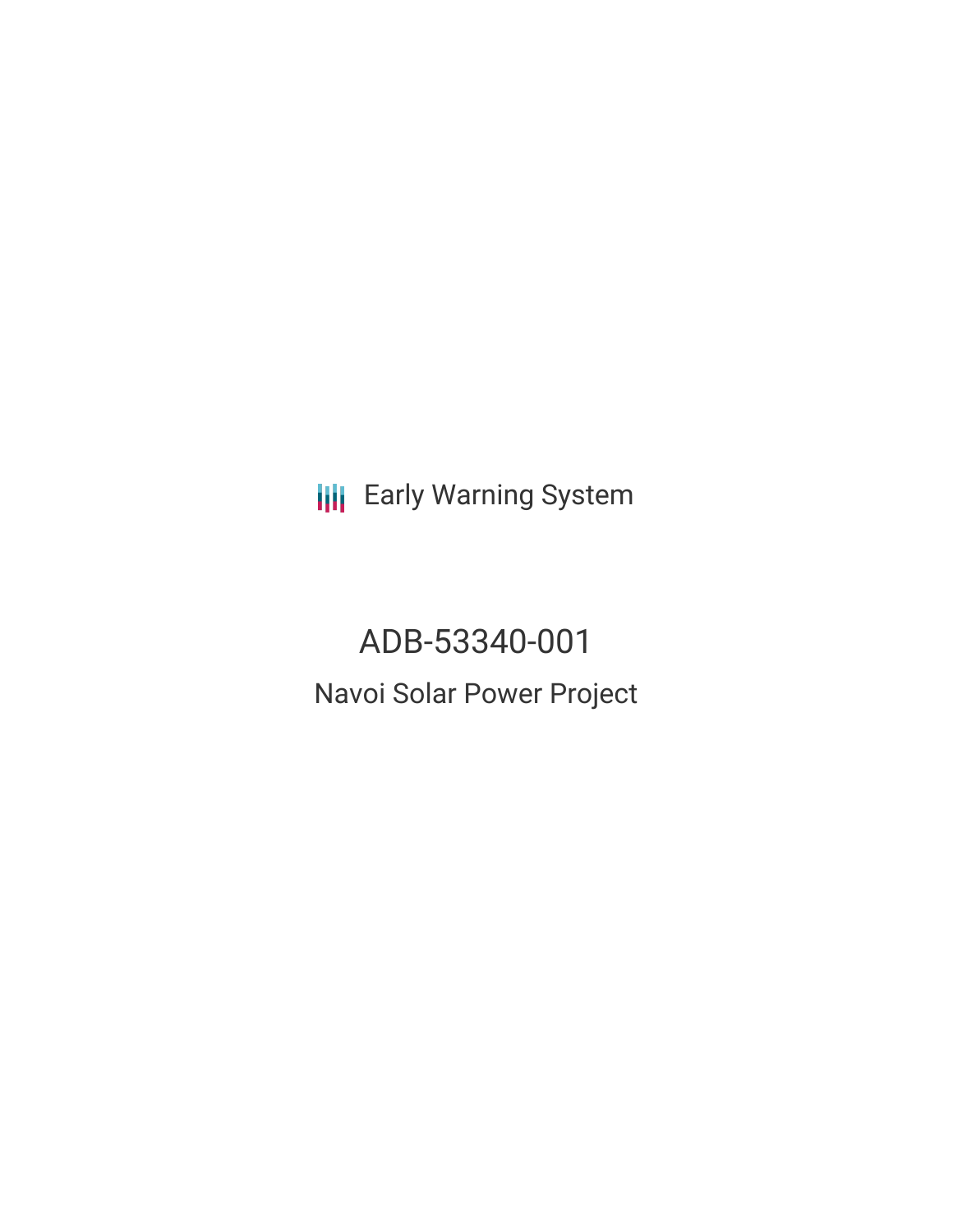

## **Quick Facts**

| <b>Countries</b>               | Uzbekistan                                                            |
|--------------------------------|-----------------------------------------------------------------------|
| <b>Specific Location</b>       | Navoi                                                                 |
| <b>Financial Institutions</b>  | Asian Development Bank (ADB), International Finance Corporation (IFC) |
| <b>Status</b>                  | Proposed                                                              |
| <b>Bank Risk Rating</b>        | B                                                                     |
| <b>Voting Date</b>             | 2020-10-06                                                            |
| <b>Borrower</b>                | Nur Navoi Solar Foreign Enterprise Limited Liability Company          |
| <b>Sectors</b>                 | Construction, Energy                                                  |
| <b>Investment Type(s)</b>      | Loan                                                                  |
| <b>Investment Amount (USD)</b> | $$13.00$ million                                                      |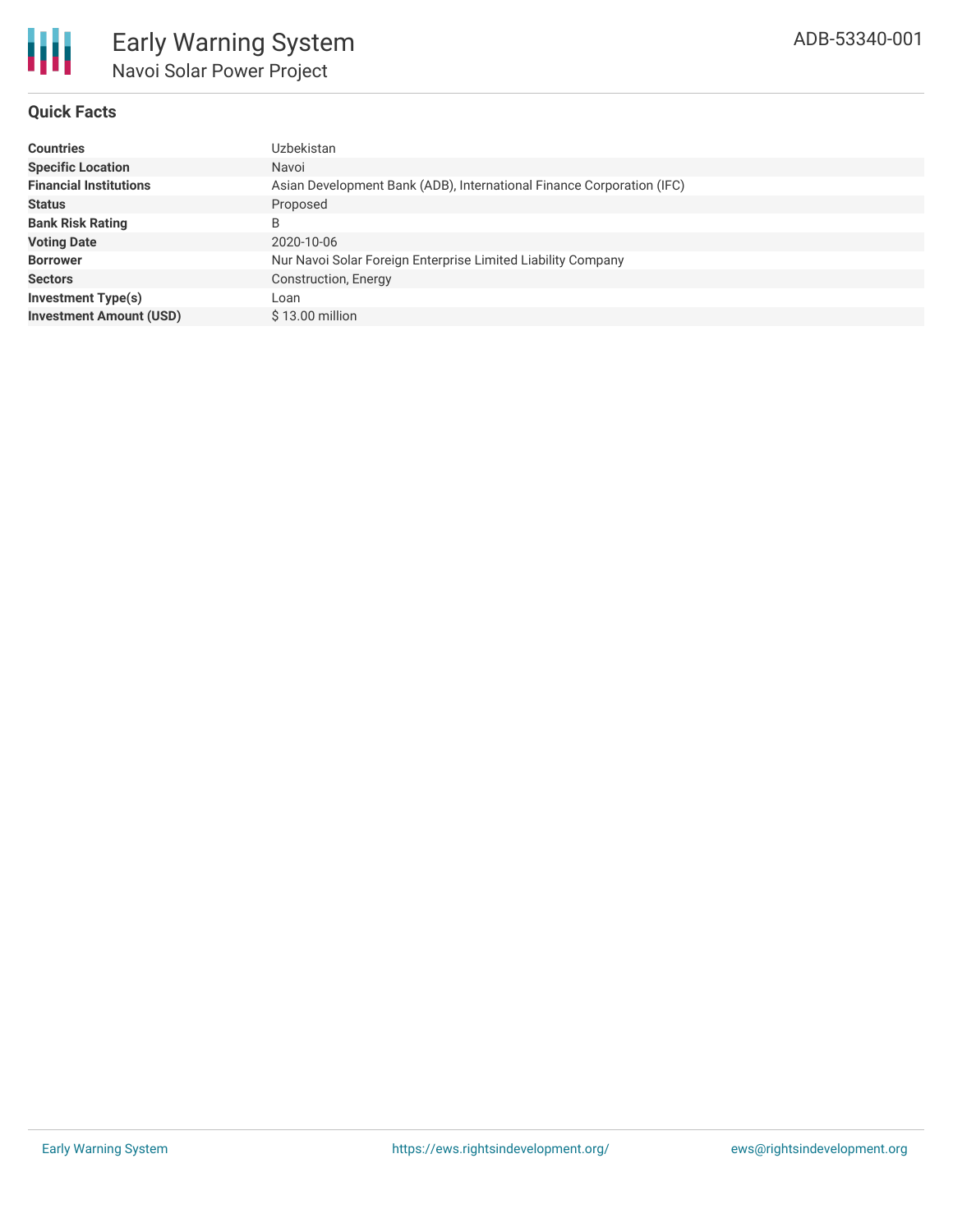

# **Project Description**

According to the ADB's website, this project provides financing for a 100-megawatt grid connected solar power plant in Navoi District, Uzbekistan.

This project has been rated as B for anticipated involuntary resettlement.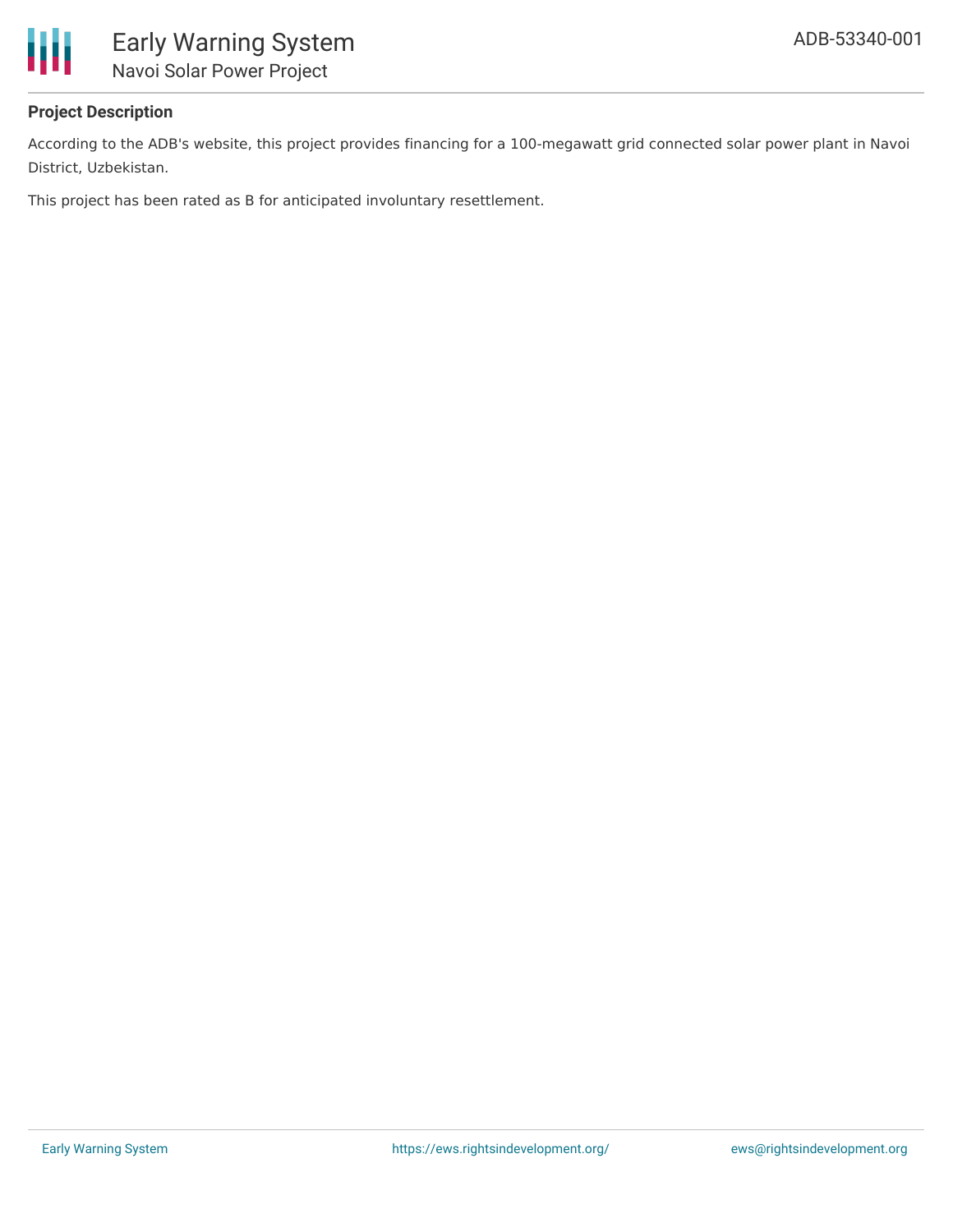### **Investment Description**

- Asian Development Bank (ADB)
- International Finance Corporation (IFC)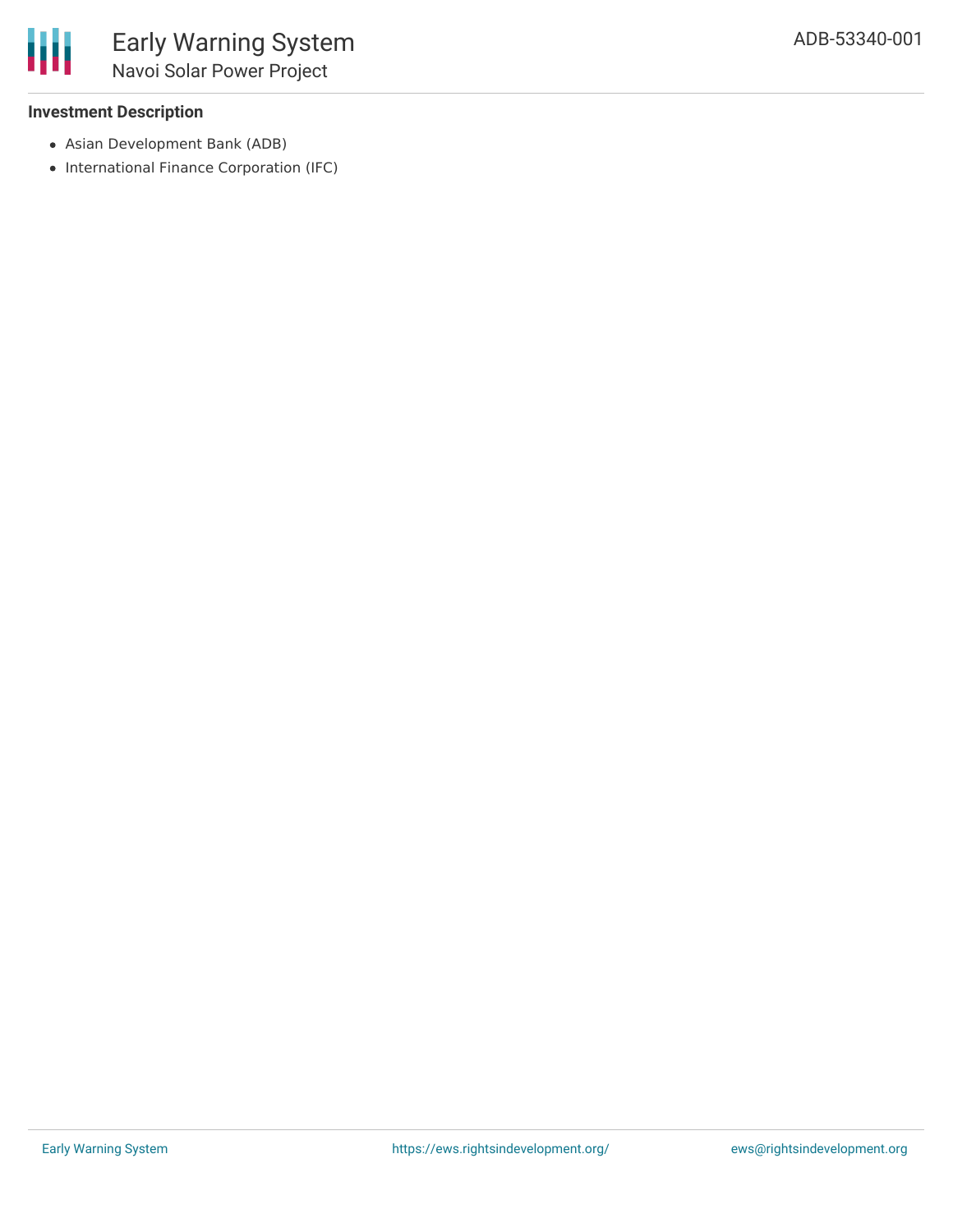

# **Private Actors Description**

Nur Navoi Solar\_ Foreign Enterprise (NNS), a Limited Liability Company is the borrower for the loan and will build, own, and operate the project. Masdar is the sponsor of NNS. The project Power Purchase Agreement was signed with JSC National Electric Grid of Uzbekistan in 2019.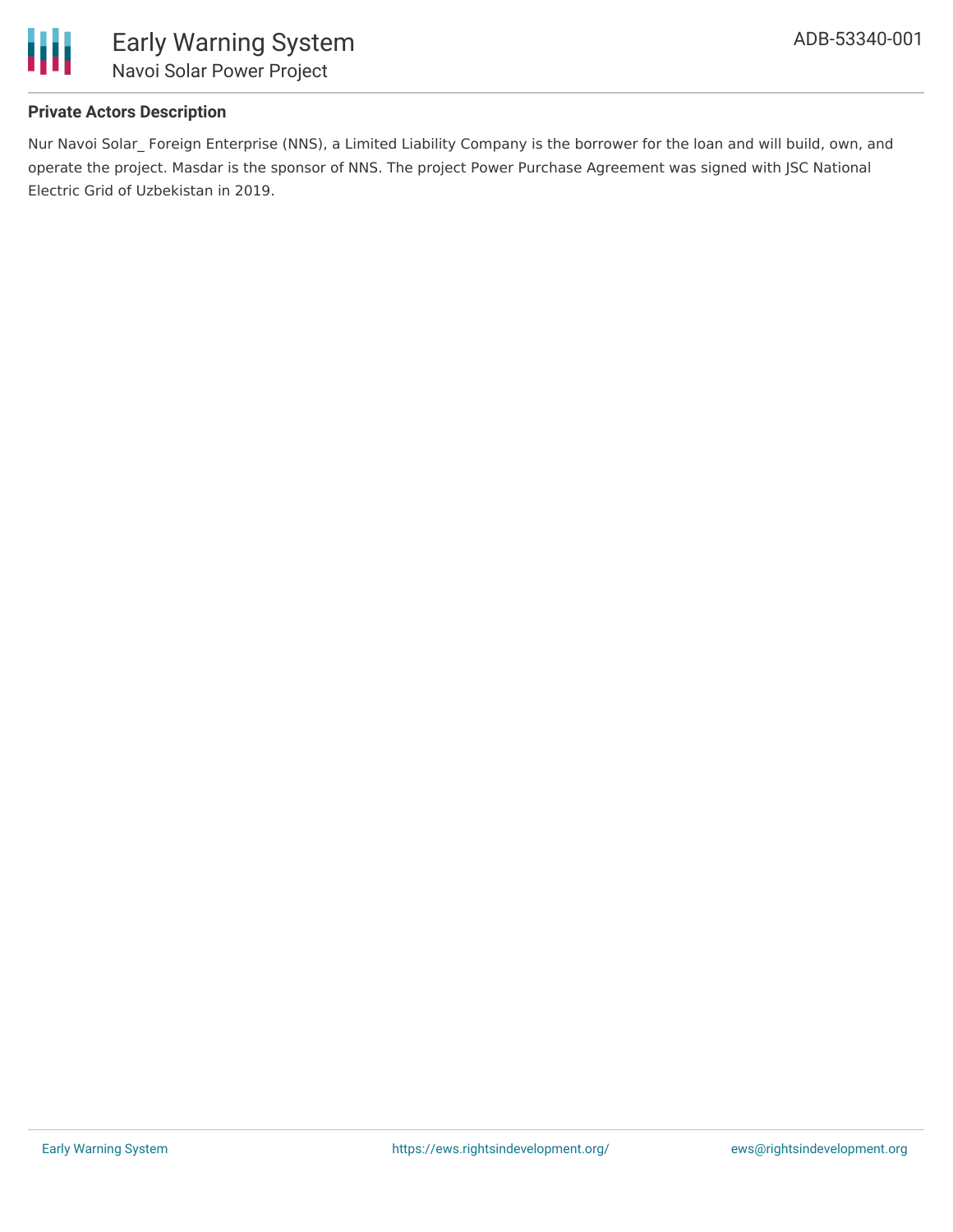

# Early Warning System Navoi Solar Power Project

| <b>Private Actor 1</b> | <b>Private Actor</b><br><sup>1</sup> Role | <b>Private Actor</b><br>l Sector | <b>Relation</b> | <b>Private Actor 2</b>                          | <b>Private Actor</b><br>2 Role | <b>Private Actor</b><br>2 Sector |
|------------------------|-------------------------------------------|----------------------------------|-----------------|-------------------------------------------------|--------------------------------|----------------------------------|
|                        | $\overline{\phantom{0}}$                  | $\sim$                           | $\,$            | <b>JSC National Electric Grid of Uzbekistan</b> | Buver                          | -                                |
|                        |                                           | $\sim$                           | $\sim$          | Nur Navoi Solar Foreign Enterprise LLC          | Client                         | -                                |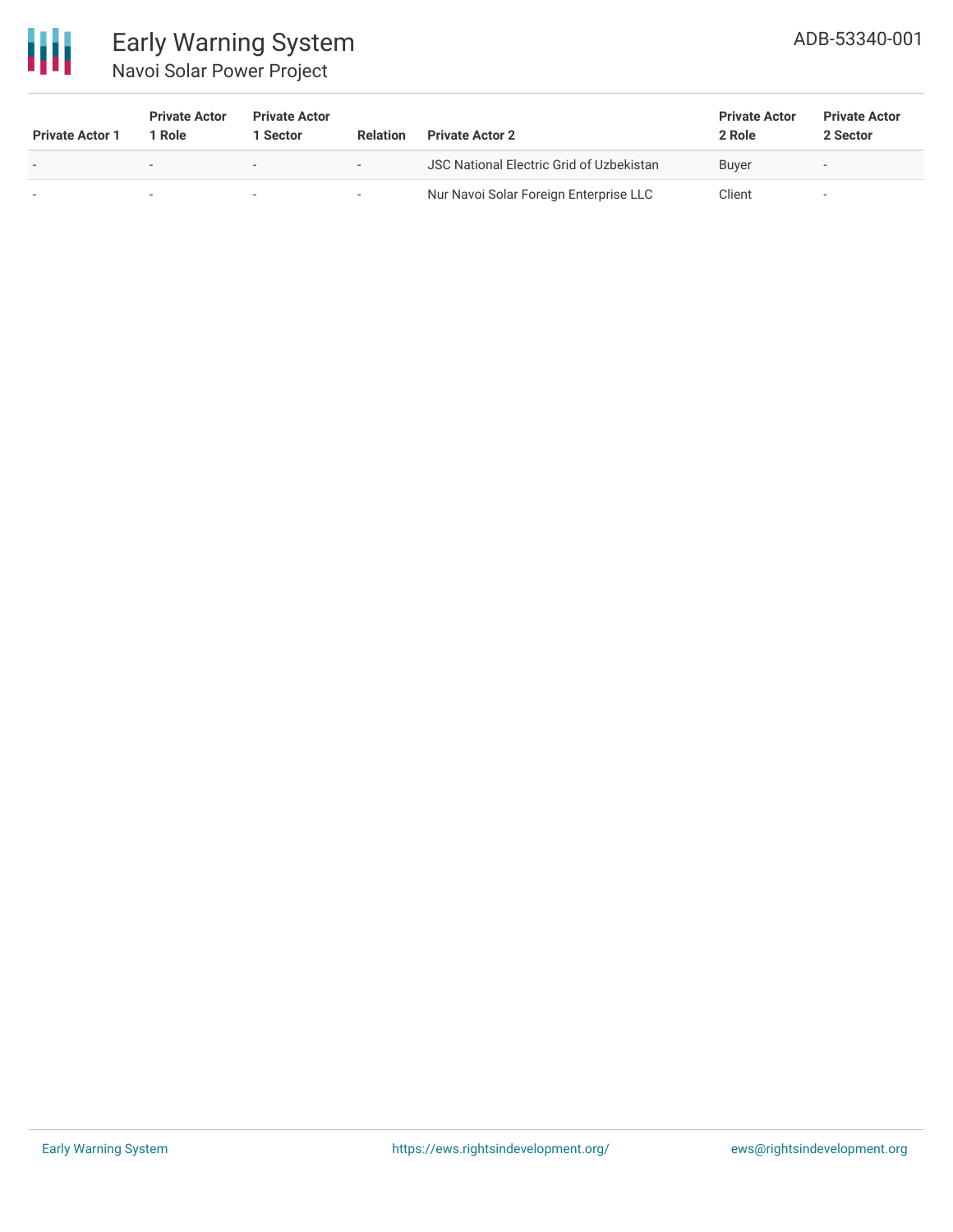### **Contact Information**

No project-specific contacts available at time of writing.

#### **ACCESS TO INFORMATION**

You can submit an information request for project information at: https://www.adb.org/forms/request-information-form

ADB has a two-stage appeals process for requesters who believe that ADB has denied their request for information in violation of its Access to Information Policy. You can learn more about filing an appeal at: https://www.adb.org/site/disclosure/appeals

#### **ACCOUNTABILITY MECHANISM OF ADB**

The Accountability Mechanism is an independent complaint mechanism and fact-finding body for people who believe they are likely to be, or have been, adversely affected by an Asian Development Bank-financed project. If you submit a complaint to the Accountability Mechanism, they may investigate to assess whether the Asian Development Bank is following its own policies and procedures for preventing harm to people or the environment. You can learn more about the Accountability Mechanism and how to file a complaint at: http://www.adb.org/site/accountability-mechanism/main.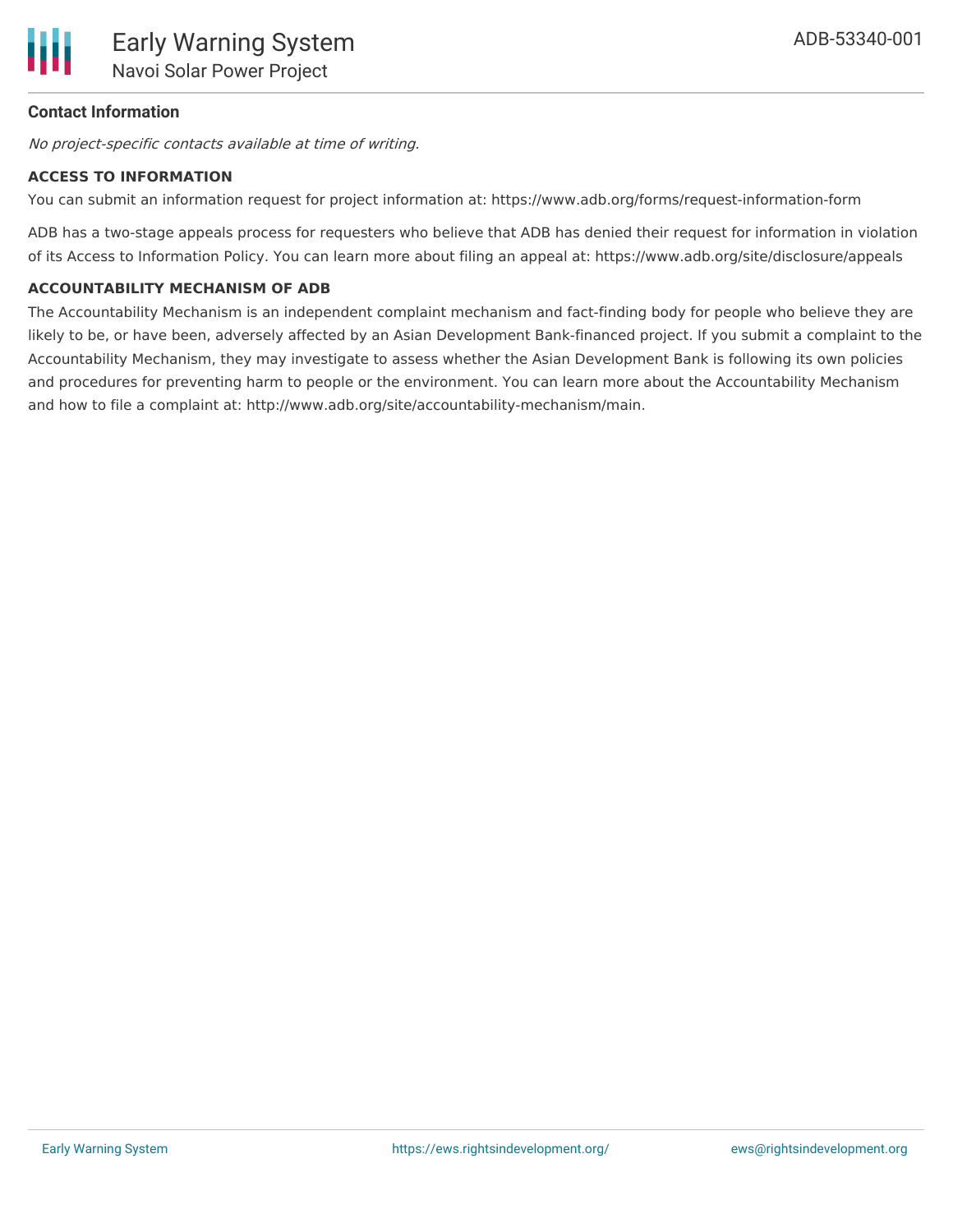#### **Bank Documents**

Ш

- Draft Initial [Environmental](https://ewsdata.rightsindevelopment.org/files/documents/01/ADB-53340-001_VtcHM30.pdf) Examination Appendices [\[Original](https://www.adb.org/projects/documents/uzb-53340-001-iee) Source]
- Draft Initial [Environmental](https://ewsdata.rightsindevelopment.org/files/documents/01/ADB-53340-001_oRU1lyf.pdf) Examination Main Report [\[Original](https://www.adb.org/projects/documents/uzb-53340-001-iee) Source]
- Draft Stakeholder [Engagement](https://ewsdata.rightsindevelopment.org/files/documents/01/ADB-53340-001_TIzbYL7.pdf) Plan [\[Original](https://www.adb.org/sites/default/files/project-documents/53340/53340-001-dpta-en.pdf) Source]
- Initial Poverty and Social [Analysis](https://ewsdata.rightsindevelopment.org/files/documents/01/ADB-53340-001_zcNCBNP.pdf) [\[Original](https://www.adb.org/sites/default/files/project-documents/53340/53340-001-ipsa-en.pdf) Source]
- Project [Disclosure](https://ewsdata.rightsindevelopment.org/files/documents/01/ADB-53340-001.pdf) PDF [\[Original](https://www.adb.org/printpdf/projects/53340-001/main) Source]